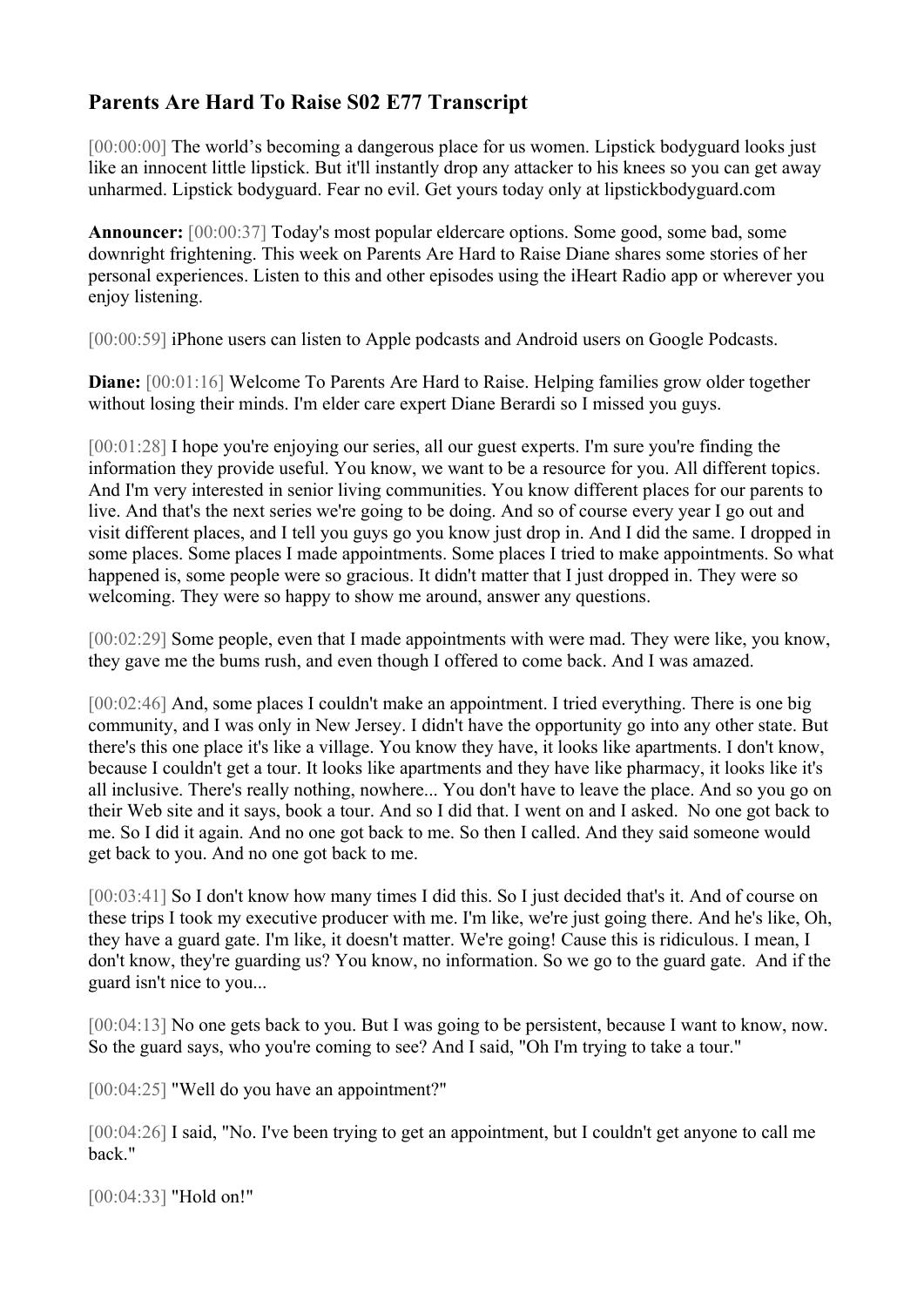And he goes in and I guess he's calling somebody. So, then he comes back to the window and says, "Well, no one can see you. They're very busy today. But you can pull over there by the red roof and you can set up an appointment."

[00:04:48] I'm like, Okay.

So I go. We drive up and we go into the building and we go to the front desk, and the woman's ignoring us. She's looking through her mail... And I'm like, "Oh my God. you don't...

Never mind, you just don't treat people that way. You just can't. I mean, it doesn't matter who it is or anything. You can't treat people that way.

So I'm going, "Ahem..."

So finally, she looks up, and she goes, "Do you have an appointment!" And I said, No. I have been trying to get an appointment. I said, "But the guard told me to come here to set up an appointment."

[00:05:30] And so she goes, "Okay".

And she goes into a file drawer, gets a clipboard and puts a piece of paper there…

"Fill out this form."

[00:05:37] I'm like... "Oh my gosh. Okay."

So I go there, and of course most people, when you are inquiring, they want to know who you're inquiring for... they believe you have a parent or a family member. Other places have courtesy for professionals. But okay.

So I am like, this forum isn't right... I can't fill this out. It is not for my mom or dad.

[00:06:05] So I go back up and I said oh... And I tell her. I said, "I emailed and I was telling people that I wanted to come and visit. I said, this form is really not for me.

[00:06:15] "Well just cross out what doesn't pertain to you!"

[00:06:17] I'm like, the whole form doesn't pertain to me. And, this is like a huge organization, so I'm like Okay.

[00:06:26] So I cross out, and I just put my stuff. So I go back and she says, "Okay, someone will contact you." And I'm thinking, I don't think so...

[00:06:35] I still haven't heard.

[00:06:37] So, what if you're driving by and there's a place. Of course you're going to just pop in. And you should, because you get a feel for a place as soon as you walk in. I certainly did.

And a lot of the websites, if you're online and you're looking at places and you're looking at a Web site, you know they have that pop up where the person says, "Can I help you?" and you say, "I want to make an appointment."

Or some places just have you fill in something, or some say call.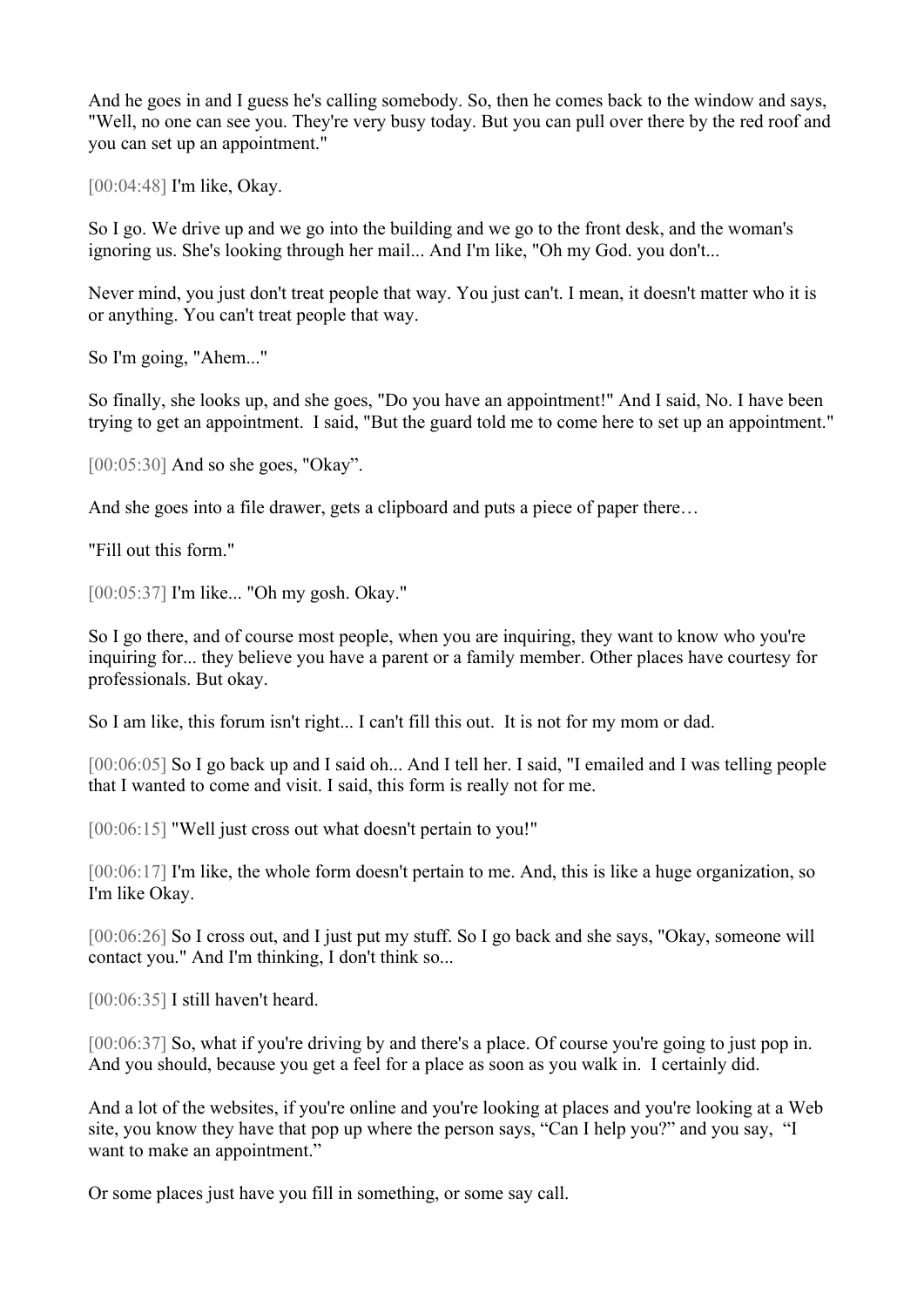Or some say "stop in," which is very nice. Except sometimes, even when you just stop in, they're not happy to see you. But I would say, in my travels, most people were wonderful and I'm happy for that.

[00:07:22] So... The first place I went to was a continuing care retirement community. Those combine independent living, assisted living and nursing in one setting. And they have nursing for long or short-term care, some of them. Some of them also have physical, occupational, speech therapy on site.

[00:07:51] Now, the assisted living part… and some assisted living are just assisted living.

I went into several. And I would say, every assisted living I went into, people were wonderful. And you got a great feeling when you walked in.

Now, I as you know, if you've listened to my shows, you know I'm a very, very big proponent of home care. I want people to stay in their home and age in their home, if they choose to do that. And people's idea, I think, of assisted living is, they think of them as nursing homes. And they are not.

[00:08:35] But I was so impressed by so many of the assisted living.

Now, I was saying to my executive producer, who knows Annette and Joe… He knows my mom and dad. My father, no. He wouldn't. It doesn't matter, he's home. He's home by himself. It doesn't matter. He would be home. My mom would love it. Love the place!

[00:08:55] A lot of these assisted livings, they're like hotels. Who wouldn't love it? We were so impressed. So I am a big proponent of home care. You know, if you want to stay in your home, if you choose to. As one person said to me, "No one comes into our place and says, 'I want to move here.'"

[00:09:14] Now I think though, if the decision is made, I can tell you that if I brought my mom into a place she'd be like, "Yes! I'll move in. I'll leave dad home… I'll leave our father home."

[00:09:27] But you have to check out assisted Living's. Because if you're not sure; if you feel Mom or Dad can't be home alone anymore, or you've tried different things...

Because it's not just housing. It's taking care of everything. You don't have to do anything. You're fed. You have housekeeping. You have your own apartment. You have entertainment. It's wonderful.

[00:09:58] They have... there's movies. There's popcorn machines. These are the places I went. They have trips. They have bus trips. It reminded me of a hotel or a cruise. And there is an activities director. And in one place I went to, oh my gosh. She was wonderful. It reminded me of a cruise.

They have all kinds of classes. Different classes. They can help your mom or dad if they need help with personal care. The apartments are beautiful. Some are high-rise. Some have apartments. Some have multiple floors. I mean, they all vary. But that's where you would want to definitely take a tour and ask questions.

[00:10:50] And I have such a much better impression of them because I was thinking, Assisted Living's, they maybe do too much for people. They don't. They allow you to be independent, and they help you be independent. Most of them do.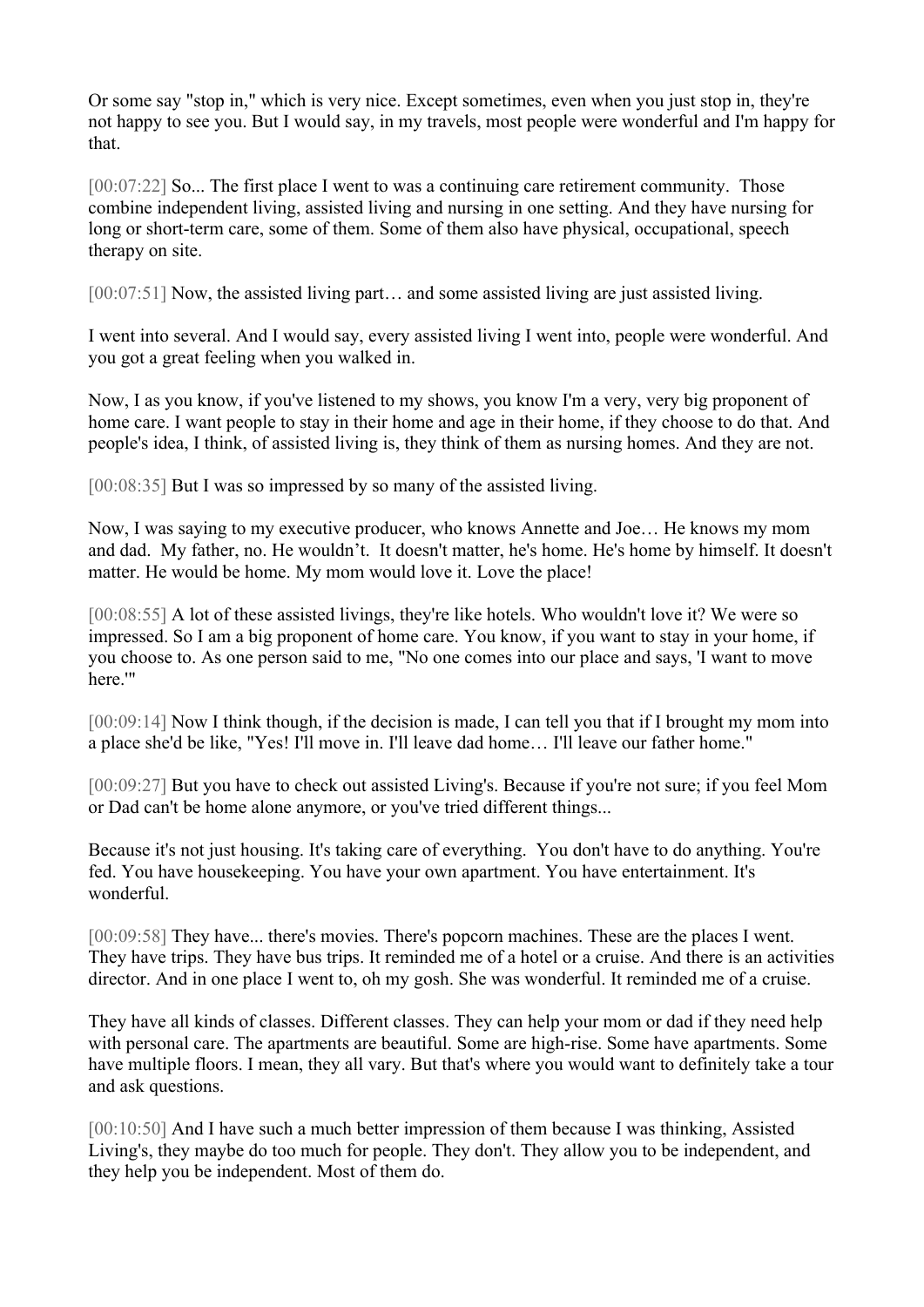[00:11:11] So, we're going to continue talking about all my adventures this week. But if you're a woman, or there's a woman in your life, I'm going to tell you about something that you absolutely need to know.

[00:11:21] I Want to tell you about my friend Katie. Katie is a nurse and she was attacked on her way home from work. She was totally taken by surprise. And although Katie is only 5 feet tall and 106 pounds she was easily able to drop her 6 foot 4, 250-pound attacker to his knees and get away unharmed.

Katie wasn't just lucky that day. She was prepared.

In her pocketbook, a harmless looking lipstick, which really contained a powerful man stopping aerosol propellant.

It's not like it was in our grandmother's day. Today just going to and from work or to the mall can have tragic consequences. The FBI says a violent crime is committed every 15 seconds in the United States. And a forcible rape happens every five minutes. And chances are when something happens, no one will be around to help.

It looks just like a lipstick. So no one will suspect a thing. Which is important since experts say, getting the jump on your attacker is all about the element of surprise.

Inside this innocent looking lipstick is the same powerful stuff used by police and the military to disarm even the most powerful, armed aggressor. In fact, National Park rangers used the very same formula that's inside this little lipstick to stop two-thousand pound vicious grizzly bears dead in their tracks. It's like carrying a personal bodyguard with you in your purse or your pocket.

Darkness brings danger. Murderers and rapists use darkness to their advantage. We all know what it's like to be walking at night and hear footsteps coming at us from behind. Who's there? If it's somebody bad, will you be protected? Your life may depend on it.

My friend Katie's close call needs to be a wake up call for all of us. Myself included. Pick up a Lipstick Bodyguard and keep it with you always.

**Announcer:** [00:13:23] You're listening to Parents Are Hard To Raise. Now, thanks to you, the number one eldercare talk show on planet earth. Now available on Spotify and it's 180 million monthly subscribers. iPhone users can listen on Apple podcasts and Android users on Google Podcasts.

**Diane:**  $[00:13:45]$  We're so excited to be part of Spotify network. And I want to say a huge welcome to the 180 million monthly subscribers. Welcome to the Parents Are Hard to Raise family.

[00:13:58] We know from your e-mails that more and more of you are choosing to listen to the show on demand, whenever and wherever you want. Using the iHeart Radio app. Roku. Alexa. On Apple podcast. Google podcasts. Or whatever your favorite way is. So I'm asking you for a favor. Please show at least one other person how to listen that way. A lot of people our age are technically challenged, myself included, because everyone laughs at me here. So help us out, by helping one other person discover a new way to listen. Thank you.

[00:14:37] So we were talking about Assisted Living's and I just want to say, assisted Living's... I've been to many, in many different states, and they are getting better and better every year. I want to move to one.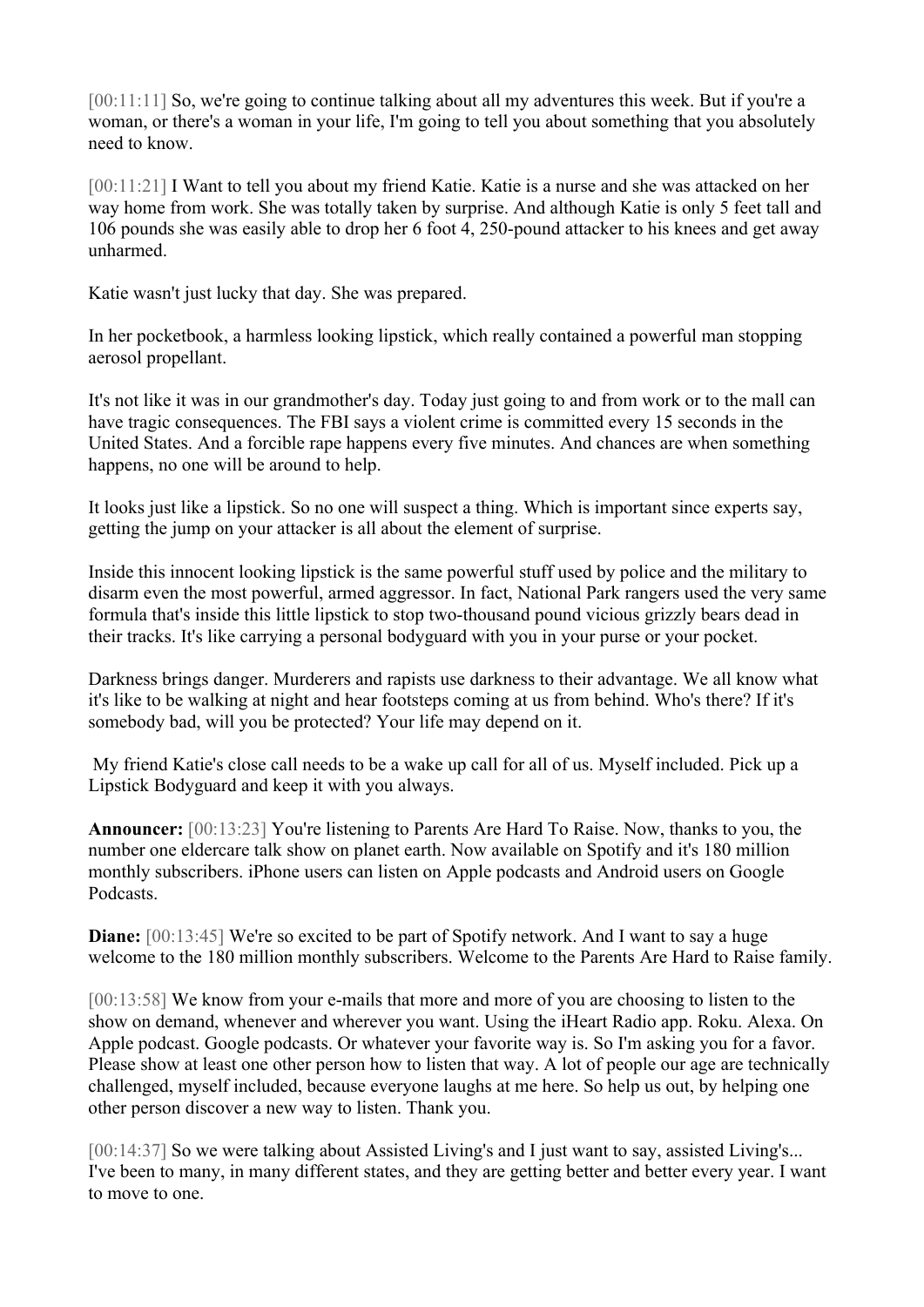[00:14:52] I also visited adult day centers. And we talked about social adult centers. And I visited also medical adult day centers.

[00:15:04] And these are really great for mom and dad or the client going to the center because they're socializing with other people who have maybe the same needs as they do. They can have, if they're a medical center, they can have their medications administered. There were even people there with feeding tubes and they can attend. So it's a great community setting. They have nutrition. They have different things for people to do. And it's a great respite for you as a caregiver, if you're a caregiver for mom or dad.

[00:15:40] And usually they're Monday through Friday. But some of them have Saturday hours. Some of them have weekend, even Sunday evening hours. And the one I visited even is open on the holiday. They were open on Labor Day.

[00:15:55] And I also went to senior centers.

Now, in New Jersey... And my mom is very much opposed to this... not every town has one. And she's right. Every town should. She thought it was a law. [laughing] But it's not. But she's right, because there is such a need. You know, you might have mom or dad and maybe their spouse passed away and they're all by themselves. And what do they do? You work or you don't live in the area, and they sit home. They don't eat right. They watch television. They get depressed.

[00:16:38] This is a great place for people to get together. They have, some of the places I visited, they use county transportation. You know, if Mom or Dad can't drive there and some people can't, some people can. Some have their own transportation and they come and get you. They go to plays. They go to different places. Some have meals catered. Some people bring their own food. Certain days they go to different stores. It's a wonderful time for people to get together. You should see the stuff... the paintings people did, or jewelry they made. I was just so amazed.

[00:17:22] And one good thing. It's really nice, because these people you're seeing, if you're in a senior center you're seeing the same people everyday. And you can see if Sally's losing weight or Sally's getting a little forgetful. Or you don't think she's eating. Or maybe her clothes aren't washed. Because you're seeing them, sometimes more than family.

[00:17:48] I was in one place and someone said to another client there, "Oh... is your daughter back from vacation?" And the woman said, "Yes. But that doesn't mean I see her." And that's so sad.

[00:18:01] So these senior centers are a great way for people to get together. There's a huge gap for people who just need socialization. Or need someone maybe to take them somewhere or take them shopping.

[00:18:18] And I was talking to people who work there and they were saying, a lot of these people make plans. If we're not open on the weekend, they make plans and they get together by themselves and they do things.

[00:18:31] So that's a wonderful thing. You know me, I talk about, you need that social support, that socialization, is so important.

[00:18:41] Years ago we had extended families. Like for me, my grandparents, they lived downstairs, we lived upstairs. And when my grandmother died, my grandfather, of course he was devastated, but he still had family around. We were still there. And I had nine million aunts and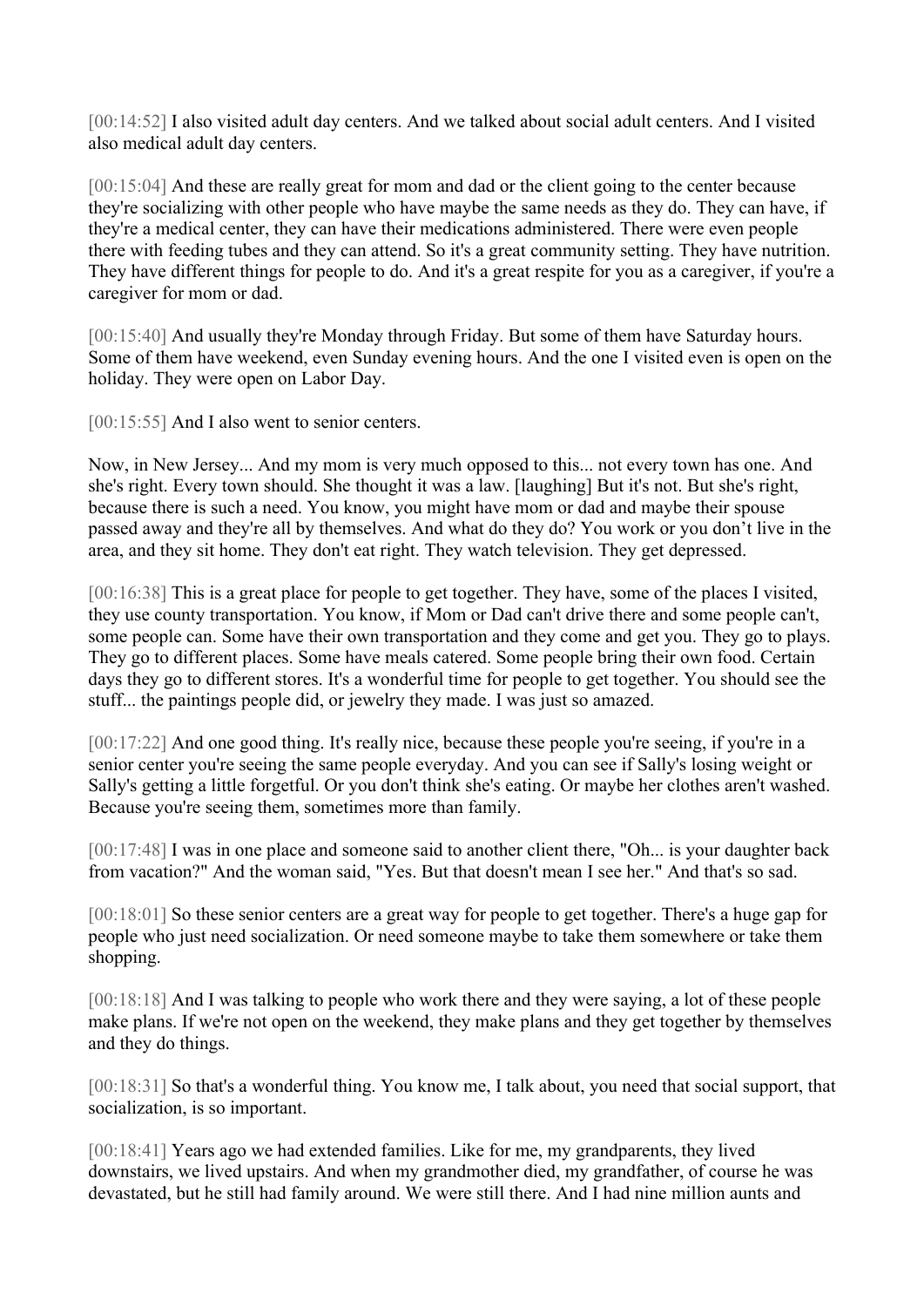uncles and cousins, and we were always together. There were always people at our house. But it is different today. People move away. And if dad died, and your mom is all alone, and you live away, and you might only be able to come and visit for two weeks of the year... So it's totally a different thing.

[00:19:20] You know, 20 years ago the average American had three best friends. And you told those friends everything good. You told them the bad and the ugly. We shared everything. Today, we have an average of one and a half true friends. And that decrease in close friends, it brings up more isolation, more loneliness. And it decreases the quality of life and it decreases the quantity of years. Studies have shown that people with the most social connectedness live longer.

And when you think about it, women are living longer than men, a lot of women have better social support networks. Women engage with each other. They express their feelings to each other. So that social component is so important.

[00:20:17] And you see that in the places that I visited; all the places that I visited. You know, in the adult day services. In the assisted living. In the continuing care retirement communities.

[00:20:33] In these villages... I couldn't get into that one, but... In these villages where they have the apartments and I think people go in and they have the dining rooms the restaurants. It's kind of like a whole community, where you don't have to leave. And in these senior centers.

[00:20:51] And I want to say, in your town, check if there is a senior center. Check your parents town. And if there isn't, find out why. I'm going to start doing that. I'm going to be calling all these towns, and I'm going to say why isn't there one?

[00:21:05] And if there is one... They need your support. They need your support. Find out what they need. Call and talk to the director and say, what can I do? Can I make a donation? Can I make a donation of my time? You know, maybe you're a yoga instructor or something. Or can I make a donation with...

A lot of these senior centers, they make things for women's shelters or for the Vets. They do different things. And so you can find out.

I was in one, and one woman was bringing in yarn. They make blankets. They make baby blankets. I believe Target gives great donations, that's what one of these centers was saying. So find out what you can do, 'cause that's important.

And I think that's a great way for people who are just home and they want to stay home, but they're sitting there all day and they're not engaged. They're not meeting other people. And it might take a little coaxing on your part, but I can guarantee, if you bring mom or you bring Dad...

[00:22:26] They play poker! Not for money. [laughing] But they have guys playing cards. They have pool tables. So my father would be like, "No..." But I might be able to get him to one of those, because he'll play cards. I know that.

[00:22:46] I remember taking my grandfather. I remember driving my grandfather to a senior center. And this was way back. I'm not going to even tell you how many years ago it was. And I remember he went, and I picked him up and I'm like, Grandpa, how'd you like it!" Because we were working and we wanted to get him out of the house and you could drop him off in the morning, and he didn't need a bus, it was right up our hill, so it was right there. And he said to me, "No... There's too many old people there." [laughing].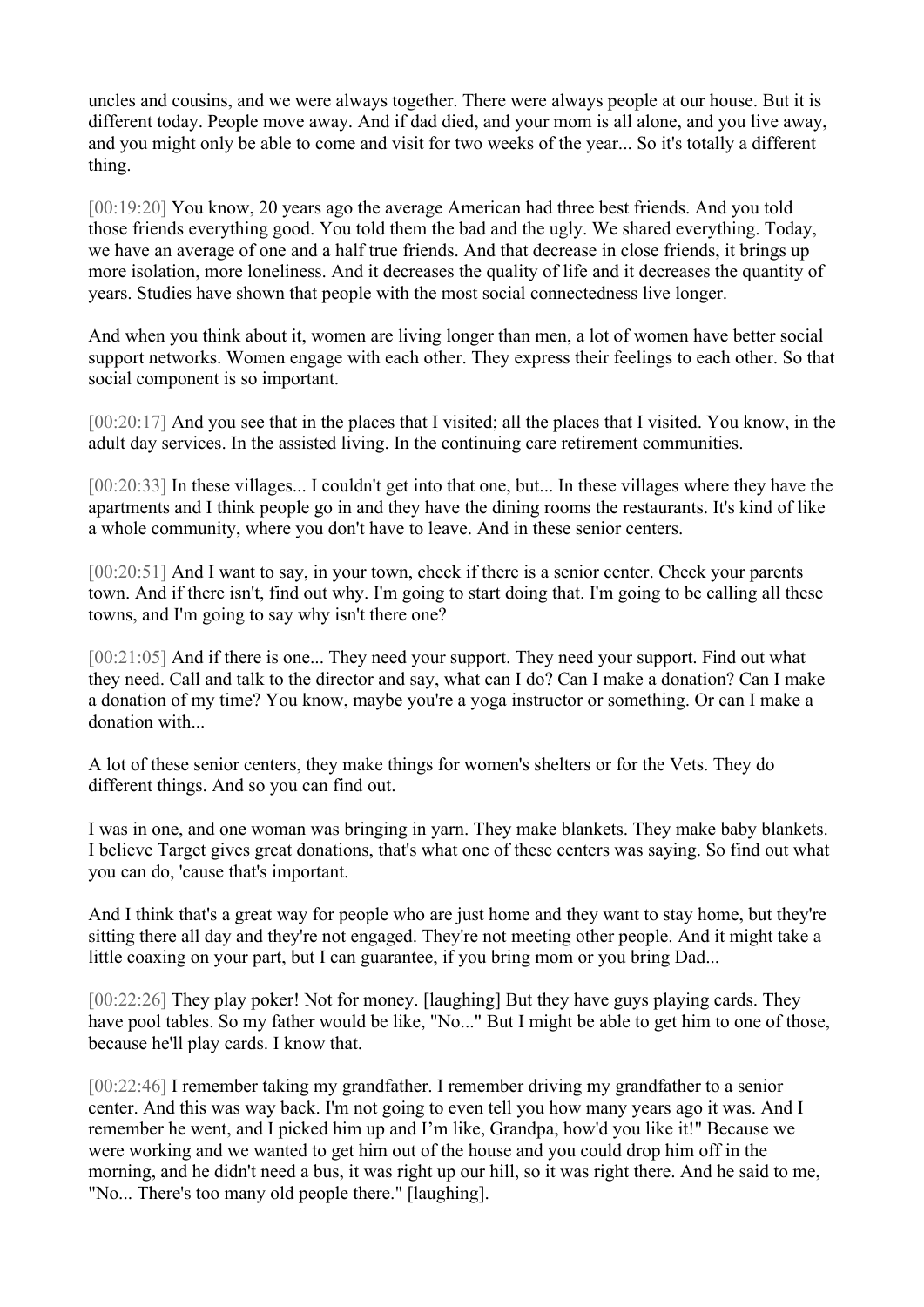[00:23:20] But I think if we were to coax him to continue, I think he would have made some friends. And I think it would have been good for him. So I really encourage you to check out your town and see, if there is no Senior Center, we want to find out why. And what can we do to get one?

[00:23:42] And if there is, how can we help? Because the towns subsidize, and what can we do?

[00:23:53] So, we're going to do a series again on the experts in the assisted living, and the senior centers, the day care, the continuing care retirement communities. And any other locations for seniors... Housing or communities.

But I had brought my executive producer with me visiting these different places and we were talking and we said you know what? It'd be cool if we can kinda go on the road and broadcast from some of these places and even do some interviews in these senior centers, and talk to people.

These people... They're wonderful. They have a wealth of knowledge. And they're great. We walked into one senior center and people came up to us and they were eating breakfast. And there's cake everywhere everywhere! I'm gonna tell ya that, there's cake everywhere [laughing]. And they're all eating breakfast, "can we help you?" And I said, I was looking for so-and-so and they're like... Well, I'll take you!

[00:25:03] They're great people. A wealth of knowledge. And you could learn so much from them. And they all have stories. And it's wonderful.

[00:25:12] And I couldn't believe how many people were like 104. And I was like, you have to be kidding. This Woman does not look 104. It's just wonderful. And you know what? She's socializing. She's out and she's doing things. So we've gotta keep our parents moving. We've gotta keep them socializing. We've gotta keep them doing things.

[00:25:37] I really hope this episode helped you with something you may be going through with this moment. Please keep emailing your questions and comments, and tell me as much as you can. Because what you share can help someone else.

[00:25:50] You can reach me at Diane@ParentsAreHardToRaise.org, or just click the green button on our home page.

[00:25:57] Subscribe to our show on iHeart Radio. iPhone users can also subscribe on Apple Podcasts and Android users on Google podcasts.

[00:26:08] Podcasts are cool! You can listen anytime you want. There're the new thing. Podcasts. So show someone how to listen on a podcast.

[00:26:20] Parents Are Hard To Raise a CounterThink Media production. The music used in this broadcast was managed by Cosmo Music, New York, New York under license to broadcast music Inc. Our New York producer is Joshua Green. Our broadcast engineer is Well Gambino. And from our London studios, the melodic voice of our announcer "Miss Dolly D.".

[00:26:41] We're all about helping each other and Parents Are Hard To Raise. One of the ways you can help someone else find our show to give it a high rating. Give it a five star rating. Help someone find the show. Also show them how to do it.

[00:26:55] Thank you so much for listening. Till next time... May you forget everything you don't